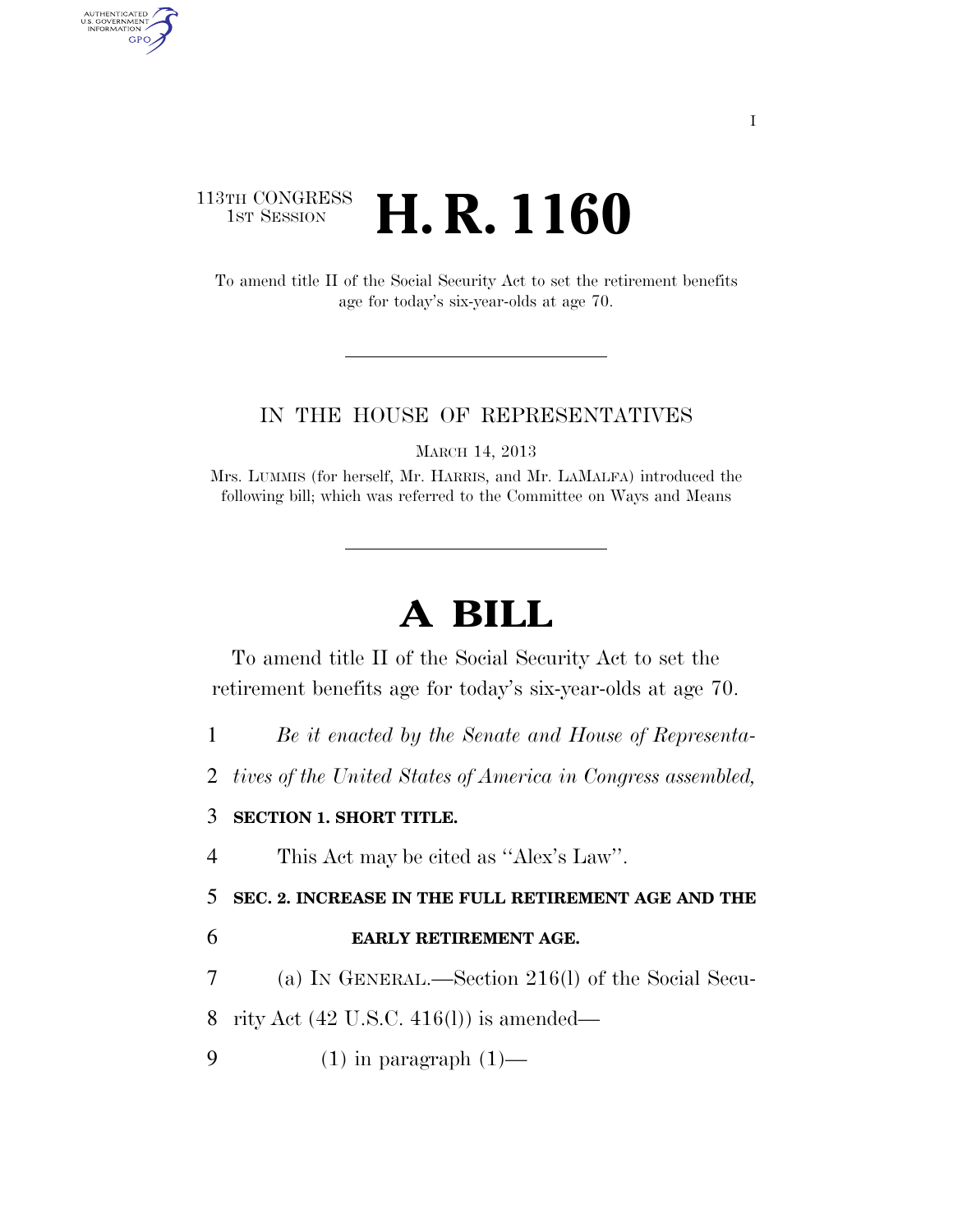| $\mathbf{1}$   | (A) by striking "early retirement age"                |
|----------------|-------------------------------------------------------|
| $\overline{2}$ | each place it appears and inserting "the appli-       |
| 3              | cable reference age";                                 |
| $\overline{4}$ | (B) by striking "the age increase factor (as          |
| 5              | determined under paragraph $(3)$ " each place it      |
| 6              | appears and inserting "the first age increase         |
| 7              | factor (as determined under paragraph                 |
| 8              | $(3)(A))''$ ;                                         |
| 9              | $(C)$ in subparagraph $(A)$ , by striking             |
| 10             | "paragraph (2)" and inserting "paragraph              |
| 11             | $(4)$ ";                                              |
| 12             | $(D)$ in subparagraph $(D)$ , by striking             |
| 13             | "and" after the semicolon;                            |
| 14             | $(E)$ in subparagraph $(E)$ , by striking "67         |
| 15             | years of age." and inserting "and before Janu-        |
| 16             | ary 1, 2023, 67 years of age;"; and                   |
| 17             | $(F)$ by inserting after subparagraph $(E)$           |
| 18             | the following:                                        |
| 19             | $\lq\lq(F)$ with respect to an individual who attains |
| 20             | the applicable reference age after December 31,       |
| 21             | $2022$ , and before January 1, 2069, 67 years of age  |
| 22             | plus the number of months in the second age in-       |
| 23             | factor (as determined under paragraph<br>crease       |
| 24             | $(3)(B)$ for the calendar year in which such indi-    |
| 25             | vidual attains the applicable reference age; and      |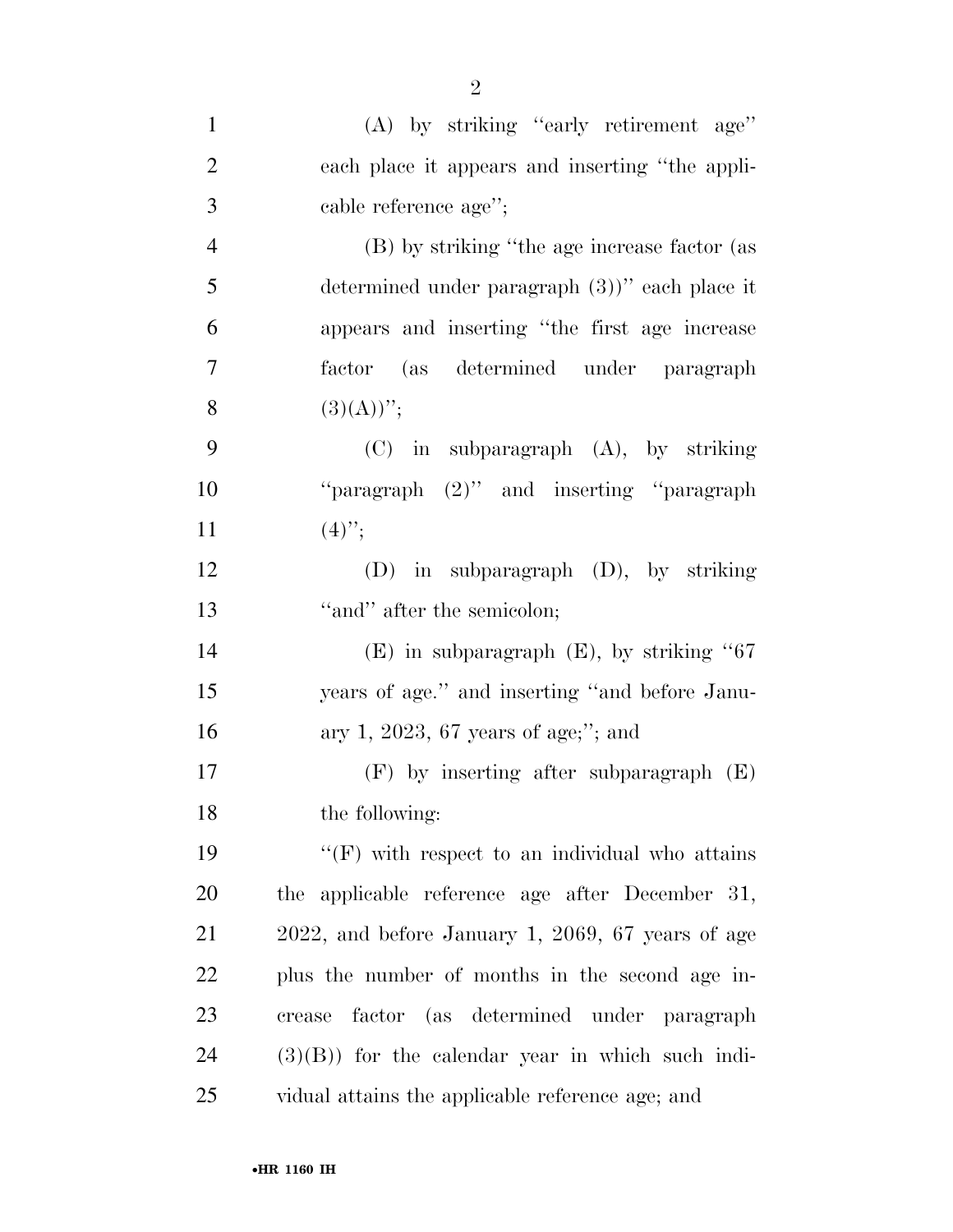| $\mathbf{1}$   | $\lq\lq(G)$ with respect to an individual who attains       |
|----------------|-------------------------------------------------------------|
| $\overline{2}$ | the applicable reference age after December 31,             |
| 3              | $2068$ , 70 years of age."; and                             |
| $\overline{4}$ | $(2)$ by striking paragraphs $(2)$ and $(3)$ and in-        |
| 5              | serting the following:                                      |
| 6              | $\cdot\cdot\cdot(2)$ The term 'early retirement age' means— |
| 7              | " $(A)$ in the case of an old-age, wife's, or hus-          |
| 8              | band's insurance benefit—                                   |
| 9              | "(i) with respect to an individual who at-                  |
| 10             | tains the applicable reference age before Janu-             |
| 11             | ary 1, 2023, 62 years of age; and                           |
| 12             | "(ii) with respect to an individual who at-                 |
| 13             | tains the applicable reference age after Decem-             |
| 14             | ber 31, 2022, and before January 1, 2069, 62                |
| 15             | years of age (in the case of an old-age, wife's,            |
| 16             | or husband's insurance benefit), plus the num-              |
| 17             | ber of months in the second age increase factor             |
| 18             | (as determined under paragraph $(3)(B)$ ) for the           |
| 19             | calendar year in which such individual attains              |
| <b>20</b>      | the applicable reference age; and                           |
| 21             | "(iii) with respect to an individual who at-                |
| 22             | tains the applicable reference age after Decem-             |
| 23             | ber 31, 2068, 65 years of age; and                          |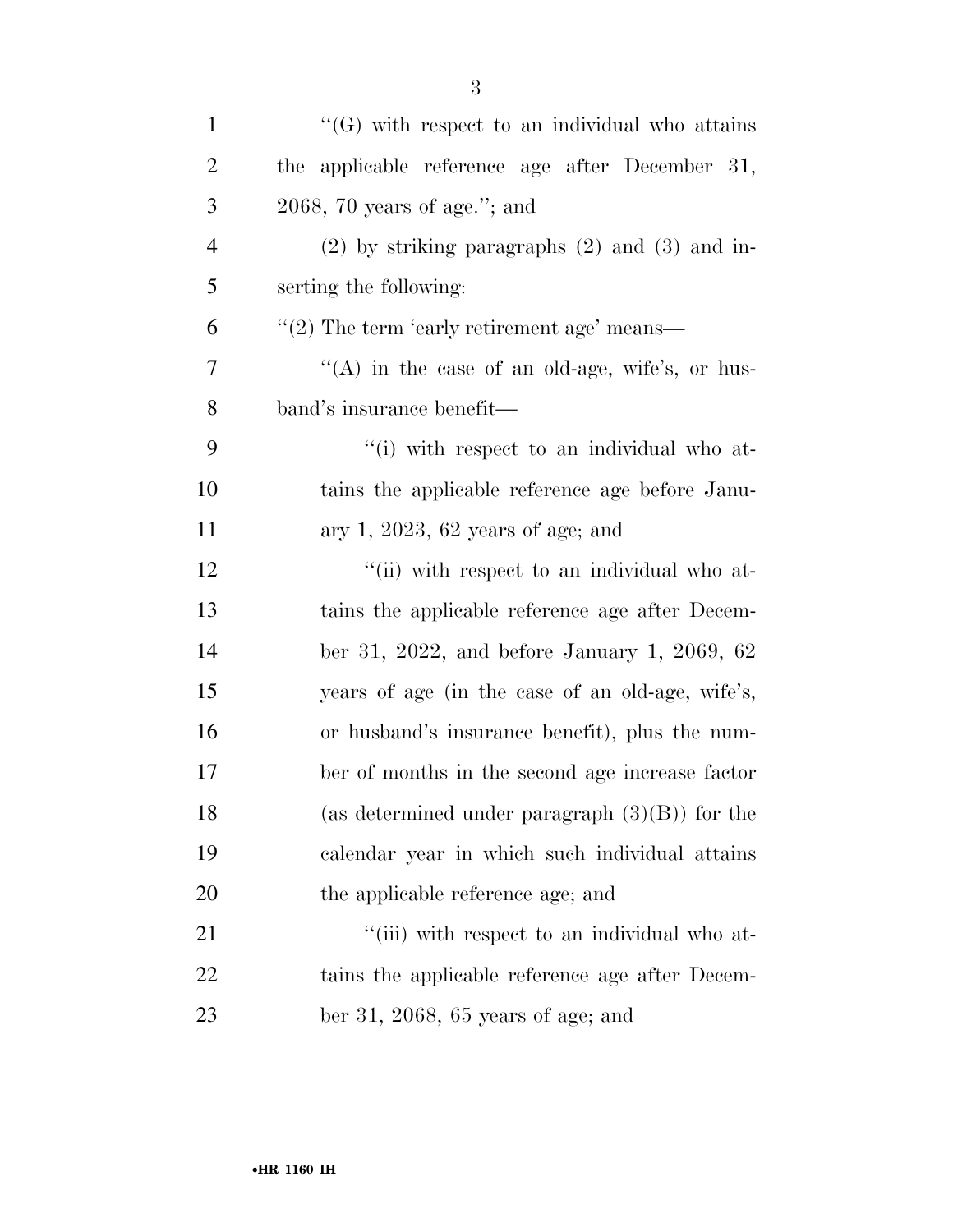1 ''(B) in the case of a widow's or widower's in- surance benefit, 2 years less than the age provided under subparagraph (A).

 $\frac{4}{(3)}$  (4) The first retirement age increase factor for any individual who attains the applicable reference age in a calendar year within the 5-year period consisting of the calendar years 2000 through 2004 or the calendar years 8 2017 through 2021 shall be equal to  $\frac{2}{12}$  of the number of months in the period beginning with January of the first calendar year in such period and ending with Decem- ber of the year in which the individual attains the applica-ble reference age.

 ''(B) The second retirement age increase factor for any individual who attains the applicable reference age in the 46-year period consisting of the calendar years 2023 16 through 2068 shall be equal to  $\frac{3}{47}$  of the number of months in the period beginning with January 2023 and ending with December of the year in which the individual attains the applicable reference age. In any case in which the second age increase factor for any calendar year is not a whole number of calendar months, such factor shall be deemed to be equal to the next lower whole number of calendar months.

24 "(4) The term 'applicable reference age' means 62 years of age (in the case of an old-age, wife's, or husband's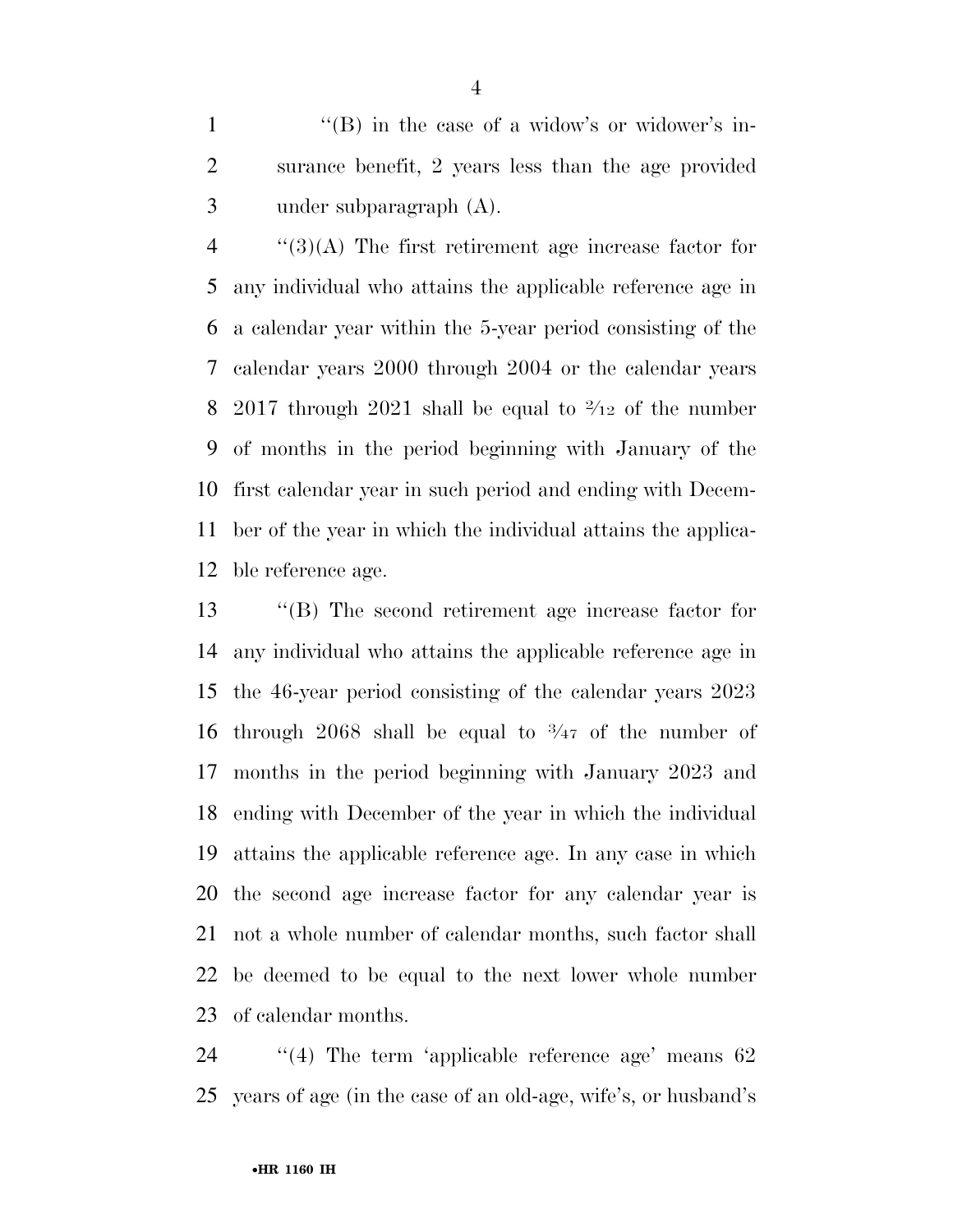| insurance benefit) and 60 years of age (in the case of a       |
|----------------------------------------------------------------|
| widow's or widower's insurance benefit).".                     |
| (b) CONFORMING EXTENSION OF MAXIMUM AGE FOR                    |
| ENTITLEMENT TO DELAYED RETIREMENT CREDIT.                      |
| Section $202(w)(2)(A)$ of such Act $(42 \text{ U.S.C.})$       |
| $402(w)(2)(A)$ is amended—                                     |
| $(1)$ by striking "prior to the month in which                 |
| such individual attained age 70, and" and inserting            |
| "prior to the later of—"; and                                  |
| $(2)$ by adding at the end the following:                      |
| "(i) the month in which such individual                        |
| would attain age 70, or                                        |
| "(ii) the month which ends $3$ years after                     |
| the end of the month in which such individual                  |
| attained retirement age (as defined in section                 |
| $216(l)$ , and".                                               |
| CONFORMING INCREASE IN NUMBER<br>(e)<br>OF                     |
| 18 ELAPSED YEARS FOR PURPOSES OF DETERMINING PRI-              |
| MARY INSURANCE AMOUNT.—Section $215(b)(2)(B)(iii)$ of          |
|                                                                |
| such Act $(42 \text{ U.S.C. } 415(b)(2)(B(iii))$ is amended by |
| striking "age 62" and inserting "early retirement age".        |
| (d) STUDY RELATING TO ADDITIONAL CONFORMING                    |
| AMENDMENTS.-                                                   |
|                                                                |

the date of the enactment of this Act, the Commis-